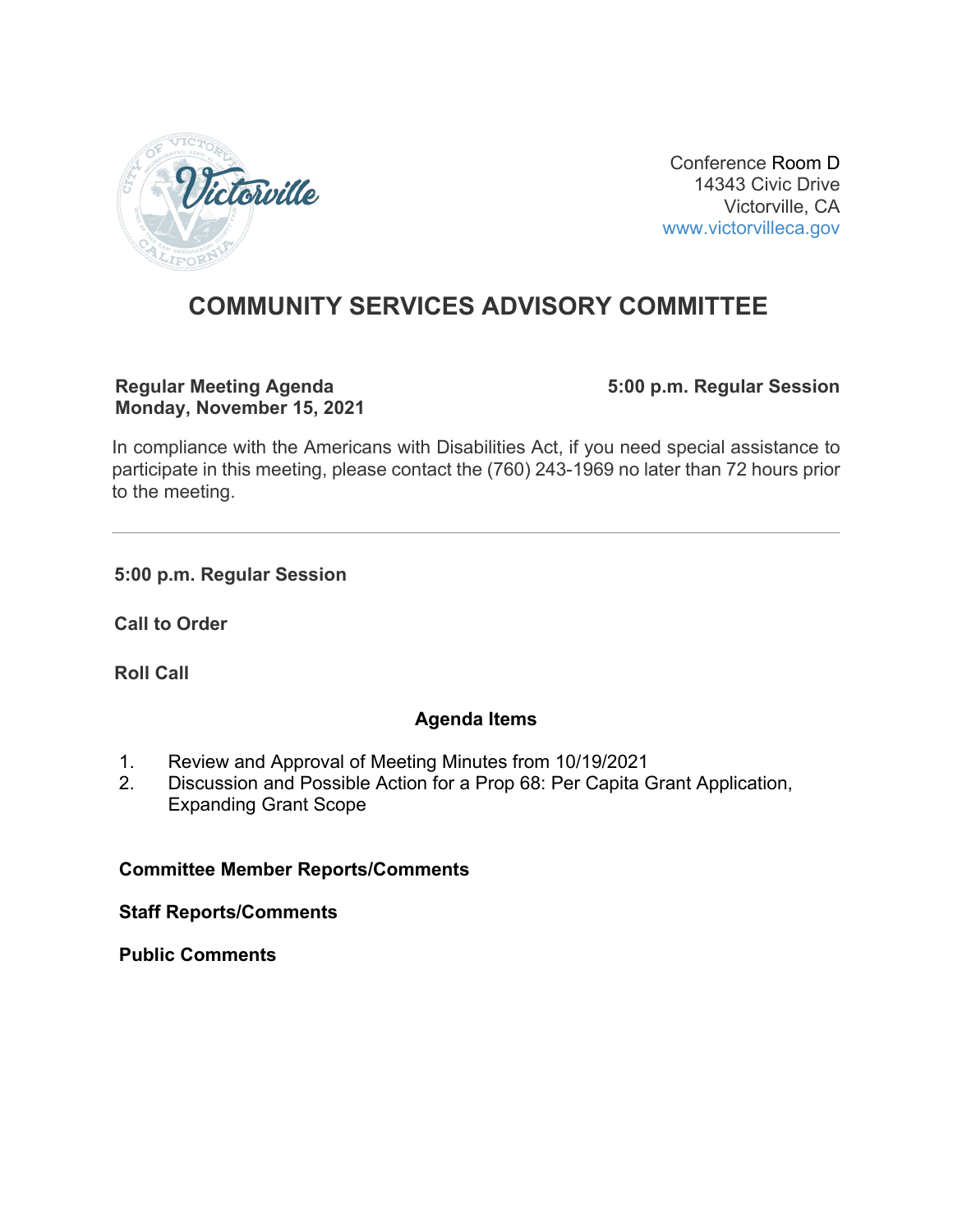

Conference Room D 14343 Civic Drive Victorville, CA [www.victorvilleca.gov](http://www.victorvilleca.gov/)

# **Community Services Advisory Committee**

**Regular Meeting Minutes Monday, October 18, 2021** **5:00 p.m. Regular Meeting**

 $\mathcal{L}_\mathcal{L} = \{ \mathcal{L}_\mathcal{L} = \{ \mathcal{L}_\mathcal{L} = \{ \mathcal{L}_\mathcal{L} = \{ \mathcal{L}_\mathcal{L} = \{ \mathcal{L}_\mathcal{L} = \{ \mathcal{L}_\mathcal{L} = \{ \mathcal{L}_\mathcal{L} = \{ \mathcal{L}_\mathcal{L} = \{ \mathcal{L}_\mathcal{L} = \{ \mathcal{L}_\mathcal{L} = \{ \mathcal{L}_\mathcal{L} = \{ \mathcal{L}_\mathcal{L} = \{ \mathcal{L}_\mathcal{L} = \{ \mathcal{L}_\mathcal{$ **Call to Order:** The regular meeting of the Community Services Advisory Committee was called to order by Chair Pyle at 5:01 p.m.

#### **Roll Call**

- **Present:** Chair Pyle, Vice Chair Smith, Committee Member Dixon and Committee Member Starr-Bolden
- **Absent:** Committee Member Belcher.

# **1. Approval of Minutes**

Regular Meeting Minutes of September 20, 2021

Motion was made to approve regular meeting minutes.

| Moved:    | Vice Chair Smith                     |
|-----------|--------------------------------------|
| Seconded: | <b>Committee Member Starr-Bolden</b> |

Motion passed 4-0

Ayes: Chair Pyle, Vice Chair Smith, Committee Member Dixon and Committee Member Starr-Bolden

Absent: Committee Member Belcher.

#### **2. Civil Rights Memorial Essay Contest**

Staff presented an overview of the project.

A 15-minute break was called by Chair Pyle at 5:08 p.m.

Chair Pyle called the meeting back to order at 5:23 p.m.